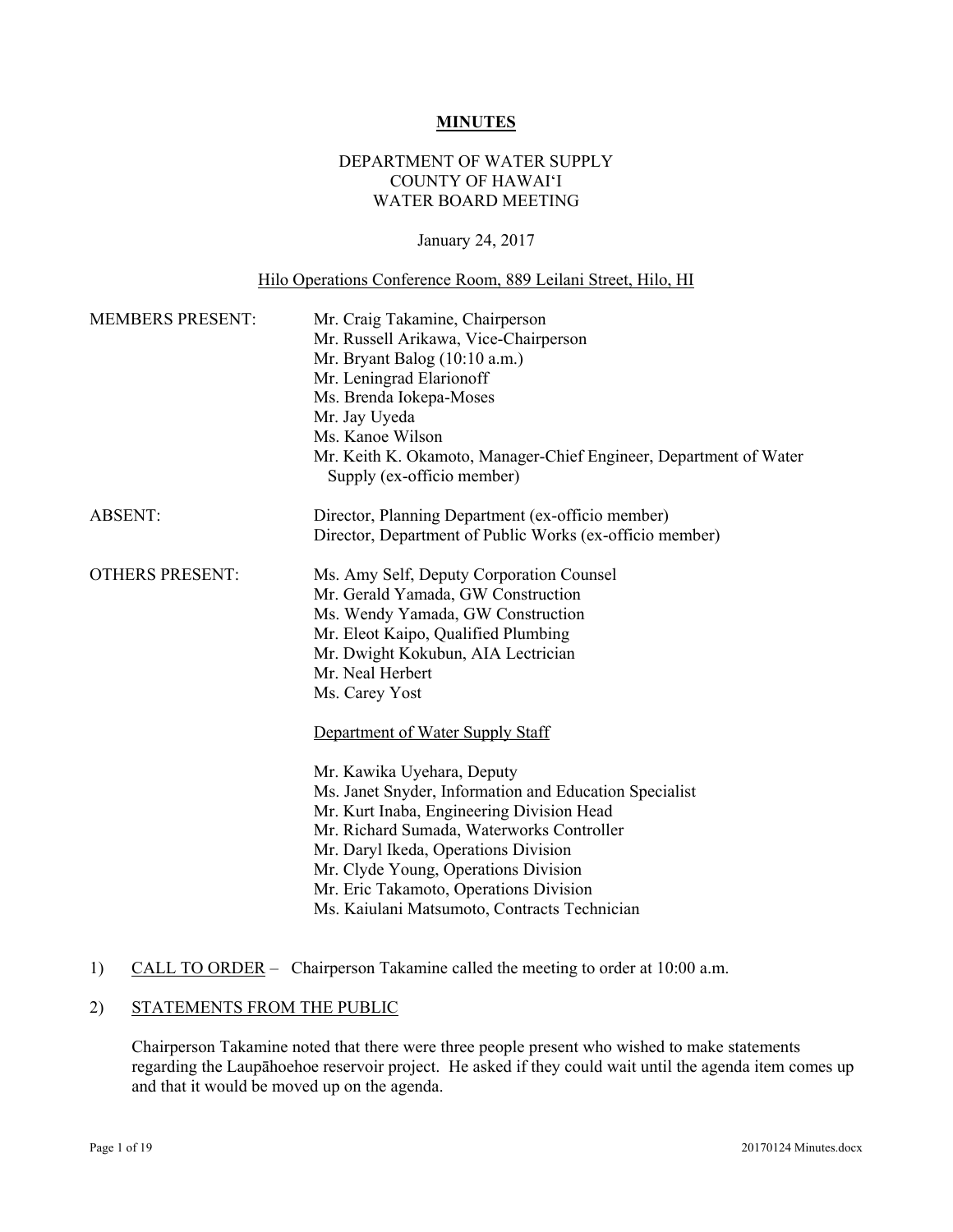# 3) APPROVAL OF MINUTES

ACTION: Mr. Arikawa moved for approval of the Minutes of the December 22, 2016, meeting; seconded by Ms. Iokepa-Moses and carried unanimously by voice vote.

# 4) APPROVAL OF ADDENDUM AND/OR SUPPLEMENTAL AGENDA - None

# MOVE UP AGENDA ITEM

Chairperson Takamine requested to move up Item 6B on the agenda.

# 6) NORTH HILO:

# B. **JOB NO. 2005-870, LAUPĀHOEHOE (MANOWAI'ŌPAE) 0.5 MG RESERVOIR:**

The contractor, Yamada Paint Contracting, Inc., dba GW Construction, is requesting a contract time extension of twenty-two (22) working days (34 calendar days). This is the fourth time extension request for this project.

| Ext.                                |             |            | Days       |                                                                                                                                                              |
|-------------------------------------|-------------|------------|------------|--------------------------------------------------------------------------------------------------------------------------------------------------------------|
| #                                   | From (Date) | To (Date)  | (Calendar) | Reason                                                                                                                                                       |
|                                     | 10/18/2015  | 01/08/2016 | 82         | Inclement and unworkable weather<br>conditions (16 working days) and<br>design changes realigning new access<br>easement (additional 60 calendar<br>days)    |
| $\mathcal{D}_{\mathcal{L}}$         | 01/08/2016  | 02/04/2016 | 23         | Inclement and unworkable weather<br>conditions (6 working days) and our<br>request to stop work to address a safety<br>concern (additional 17 calendar days) |
| 3                                   | 02/04/2016  | 02/10/2016 | 6          | Inclement and unworkable weather<br>conditions (4 working days)                                                                                              |
| 4                                   | 02/10/2016  | 03/14/2016 | 34         | Inclement and unworkable weather<br>conditions (7 working days) and<br>change order work (15 working days)                                                   |
| Total Days (including this request) |             | 144        |            |                                                                                                                                                              |

The contractor's time extension request of 22 working days (34 calendar days) is due to agreed upon rain-out days and actual timeframe to complete additional work that was requested by the Department.

The Manager-Chief Engineer recommended that the Board grant this contract time extension of twenty-two (22) working days (34 calendar days) to Yamada Paint Contracting, Inc., dba GW Construction, for JOB NO. 2005-870, LAUPĀHOEHOE (MANOWAI'ŌPAE) 0.5 MG Reservoir. If approved, the contract completion date will be extended from February 10, 2016, to March 14, 2016.

MOTION: Ms. Iokepa-Moses moved for approval of the recommendation; seconded by Ms. Wilson.

Mr. Inaba noted a correction to be made to the recommendation. It is twenty-two (22) working days but *33* calendar days, and not the 34 as noted in the agenda. This includes a weekend and a holiday. The completion date is correct.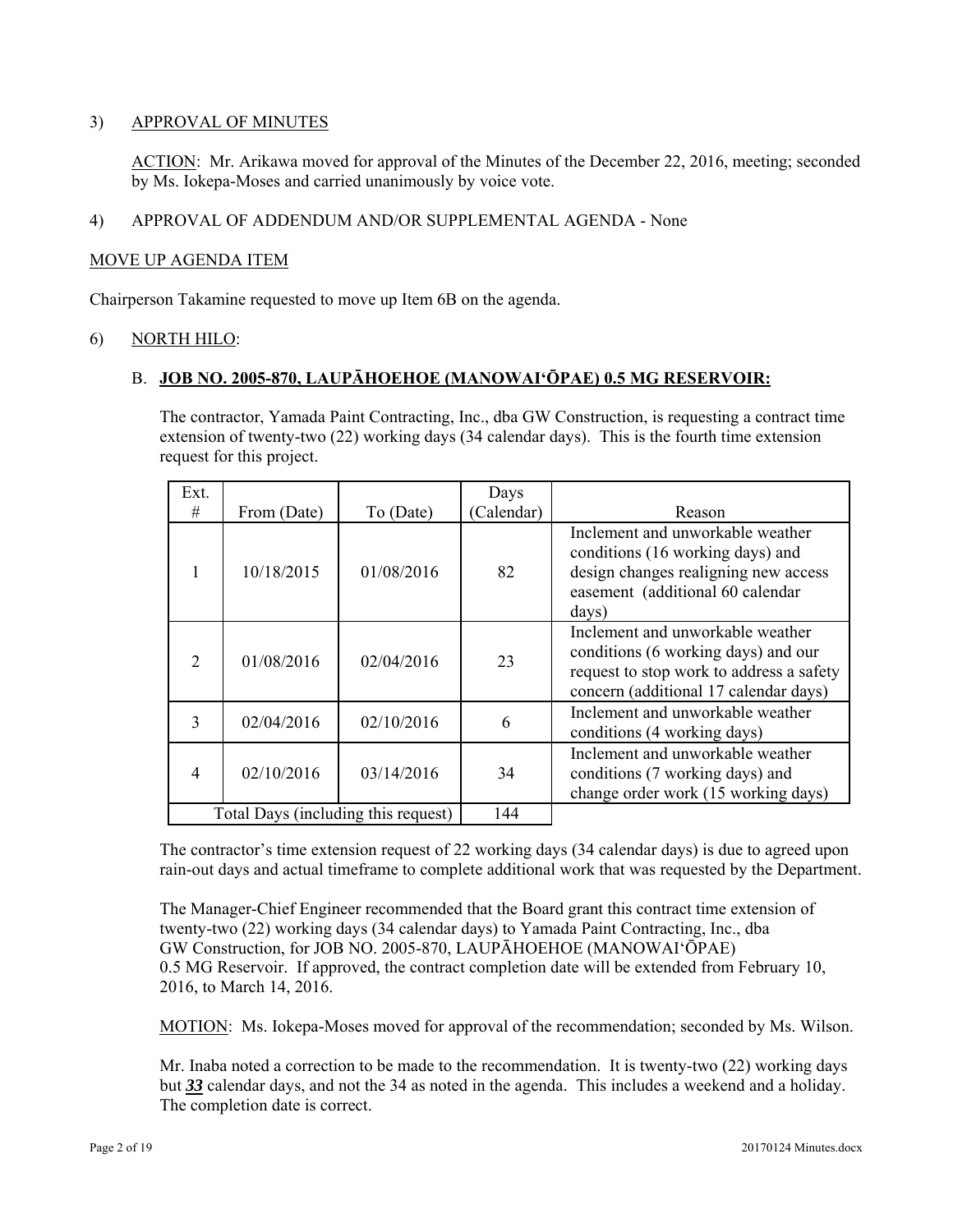Ms. Self stated that would require an amendment to the Motion, but it could wait until after discussion.

The Manager-Chief Engineer reported that this time extension is straightforward. The Department requested that the contractor do some additional work in the general scope of the project, and there were seven rain-out days. He recommended approval of this request.

AMENDMENT TO MOTION: Ms. Iokepa-Moses moved to amend the Motion to reflect 33 calendar days instead of the 34; seconded by Ms. Wilson.

Chairperson Takamine asked if there were any questions for the contractors.

Mr. Arikawa asked for clarification of whether this was not only just due to inclement weather; the Department *did* ask for additional work.

The Manager-Chief Engineer replied that was correct.

ACTION: Motion, as amended, was carried unanimously by voice vote.

#### 5) SOUTH HILO:

# A. **JOB NO. 2011-977, CONSTRUCTION OF THE PAUKA'A WATERLINE RELOCATION:**

This project generally consists of replacing the existing 3-inch Cast Iron (C.I.) pipeline with 6-inch Ductile Iron Pipe, relocating existing service laterals, and restoring existing asphalt pavement.

Bids for this project were opened on January 12, 2017, at 2:00 p.m., and the following are the bid results:

| <b>Bidder</b>                         | <b>Bid Amount</b> | <b>Adjusted Bid Amount</b><br>(for purposes of bid<br>award) $**$ |
|---------------------------------------|-------------------|-------------------------------------------------------------------|
| Koga Engineering & Construction, Inc. | \$318,350.00*     | \$298,732.50                                                      |
| Isemoto Contracting Co., Ltd.         | \$505,320.30      | \$480,054.29                                                      |
| Jas W. Glover, Ltd.                   | \$653,500.00      | \$653,500.00                                                      |

\*Bids were allowed to be corrected because of minor computation errors, in accordance with DWS General Requirements and Covenants and Hawai'i Administrative Rules.

\*\*Bids were adjusted (for the purposes of award) to provide credits for use of Hawai'i Products and participation in the State Apprenticeship Program, in accordance with Hawai'i Administrative Rules.

Project Costs:

| <b>Total Cost:</b>                                     | \$350,185.00 |
|--------------------------------------------------------|--------------|
| 2) Construction Contingency (10%)                      | 31,835.00    |
| 1) Low Bidder (Koga Engineering $&$ Construction Inc.) | \$318,350.00 |

Funding for this project will be from the Department's C.I.P. budget. The contractor will have 270 calendar days from the date of Notice to Proceed to complete the project. The engineering estimate for this project was \$265,000.00.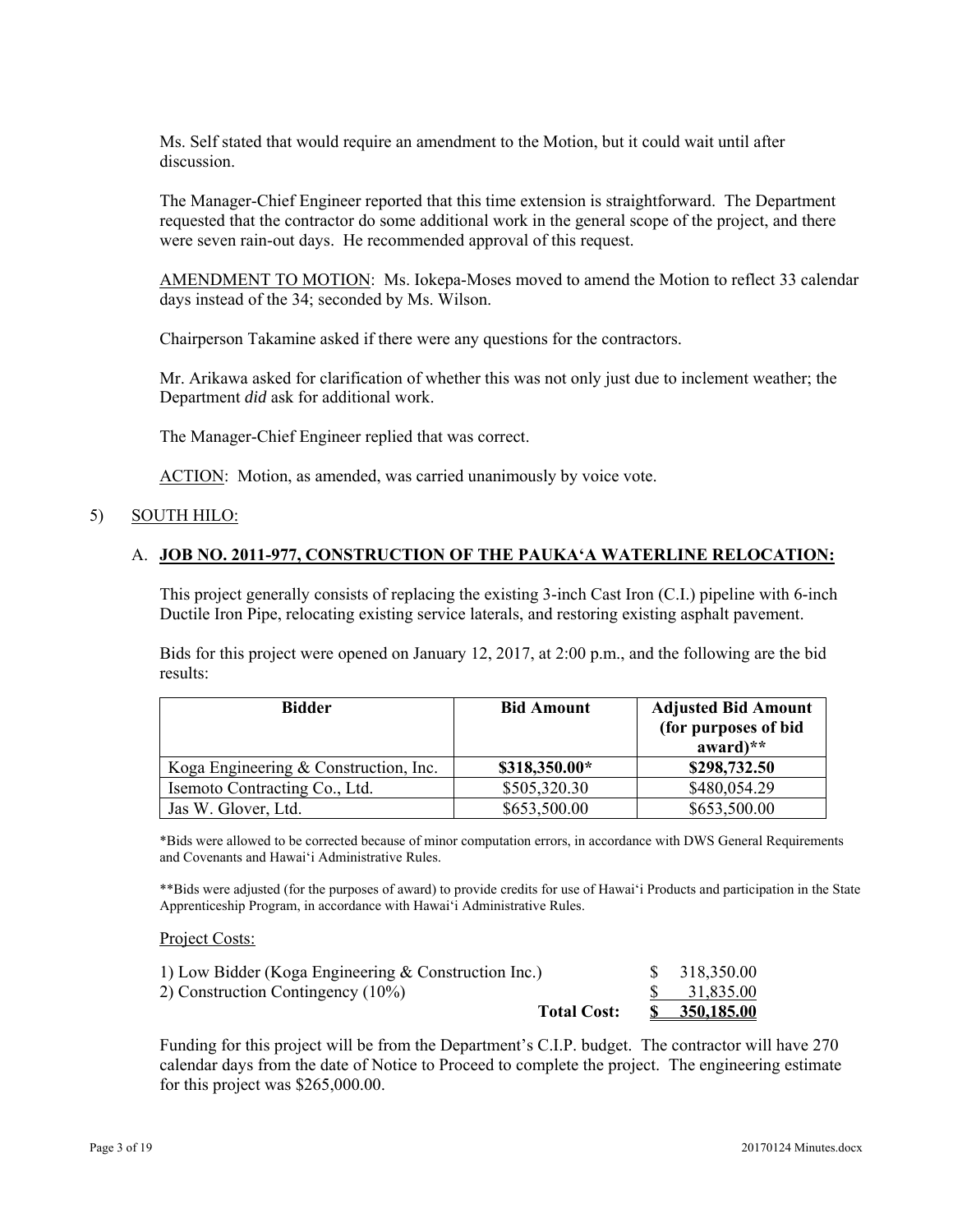The Manager-Chief Engineer recommended that the Board award the contract for JOB NO. 2011-977, CONSTRUCTION OF THE PAUKA'A WATERLINE RELOCATION, to the lowest responsible bidder, Koga Engineering & Construction, Inc., for their bid amount of \$318,350.00, plus \$31,835.00 for construction contingency, for a total contract amount of \$350,185.00, subject to the review as to form and legality of the contract by Corporation Counsel.

MOTION: Mr. Arikawa moved for approval of the recommendation; seconded by Ms. Wilson.

The Manager-Chief Engineer noted that this waterline replacement project has been a long time in the making. The lowest bid came in higher than the estimate, but it is felt to be within reason. This is a project that needs to be pursued, and the Manager-Chief Engineer recommended moving forward with it.

Mr. Arikawa asked about the contractor, Koga Engineering & Construction, Inc.

Mr. Inaba replied they are based out of Oahu, but have spent a number of years on projects on the Big Island. They constructed the Kona Ocean View (Puʻukala Subdivision) Improvement District project. There were no problems.

In response to Mr. Elarionoff's question of why the high bid was almost double the lowest bid, the Manager-Chief Engineer replied that he did not know, although it may have something to do with their current workload. This project entails a portion along State highways which may also have bumped up the price of the bid.

Ms. Wilson asked for more information about the adjusted bid amount. The Department is recommending the bid amount versus the adjusted bid amount, she noted.

 and those that have a State Apprenticeship program. For purposes of award only, the Department can The Manager-Chief Engineer explained that "adjusted bid amount" is per State law. The State has two preferences that must be considered when awarding contracts. One is for Hawai'i Products, and the other is the State Apprenticeship program. This is to encourage those that use Hawai'i products adjust their bids based on those two preferences. The preferences can prevail in favor of the contractor that has them, in the case of two close bidders. Normally an award is made to the low bidder, but with preferences, it will be awarded to the other one instead. The *actual* contract amount is what they bid. In today's case, it did not figure in, because the contractor with the preferences was already the low bidder.

#### *(Mr. Balog joined the meeting at 10:10 a.m.)*

Mr. Uyeda asked about the lineal feet of pipe that would be replaced. (Mr. Inaba indicated 700 feet). Mr. Uyeda asked if over \$400.00 per lineal foot sounded like a reasonable bid.

Mr. Inaba explained that one would receive a much higher unit price with the smaller projects to begin with; noting that a section of pipe is going across a State highway. That makes a big difference, he said. Some specific BMPs (best management practices), as well as traffic control items in the bid, impacted the cost.

ACTION: Motion was carried unanimously by voice vote.

Mr. Herbert congratulated the Department on this project, and commented that it took almost nine years to get it resolved. The cost now is considerably higher than the original estimate, because of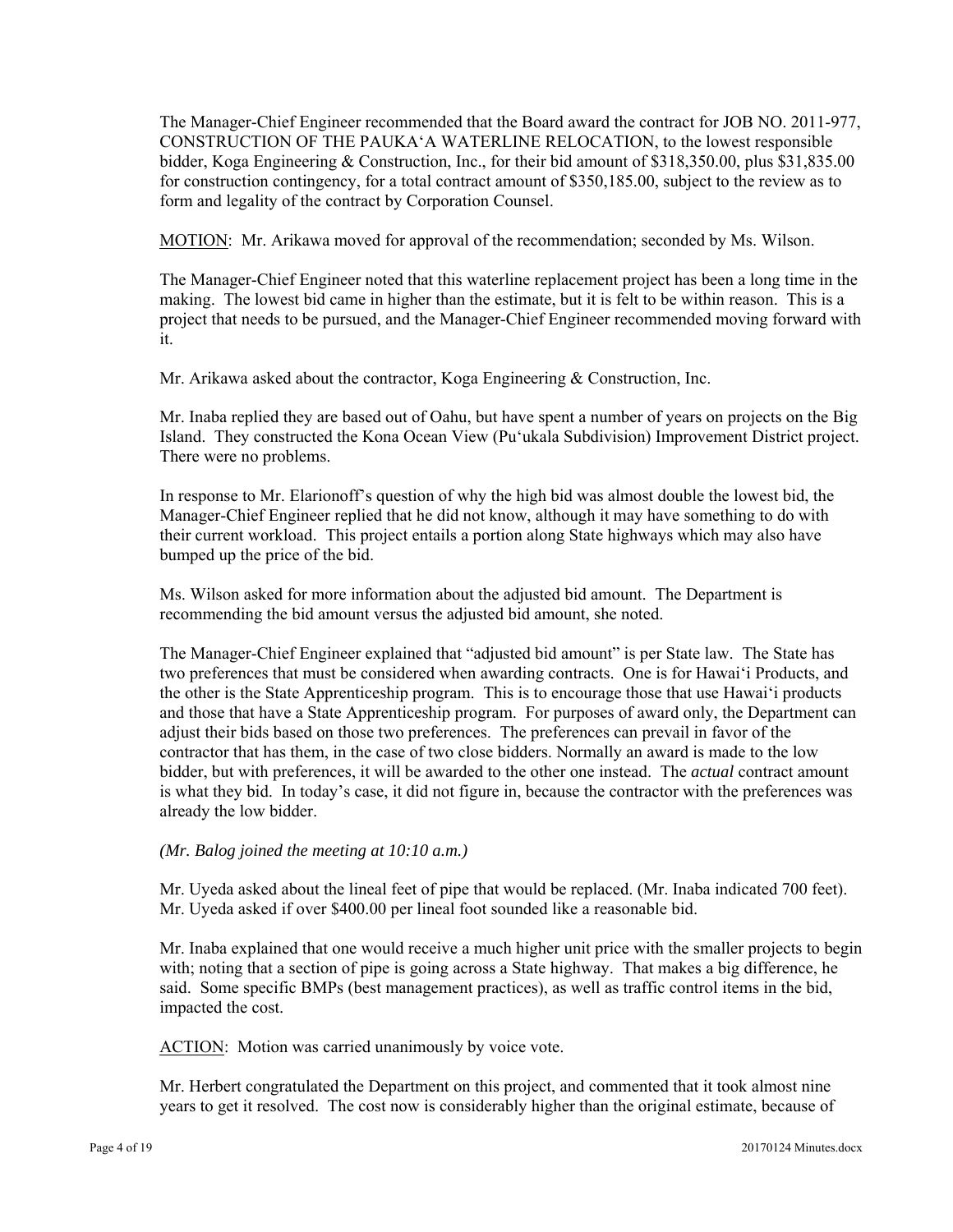delays and cost increases in the interim. When bureaucracy is involved, the people at the top need to communicate with each other a little more, and move things along, because this involves taxpayers' money. He again congratulated the Department, and expressed hopes it does not take another nine years to get the project completed.

### 6) NORTH HILO:

# A. **JOB NO. 2015-1038, LAUPĀHOEHOE DEEPWELL A REPAIR – TIME EXTENSION:**

The contractor, Derrick's Well Drilling and Pump Services, LLC, is requesting a contract time extension of fifteen (15) calendar days. Staff has reviewed the request and is recommending approval of 11 calendar days, as the Department suspended work from December 22, 2016, to January 5, 2017, or eight (8) working days to conduct investigation of the condition of the well casing.

The Manager-Chief Engineer recommended that the Board approve a contract time extension of eleven (11) calendar days to Derrick's Well Drilling and Pump Services, LLC, for JOB NO. 2015-1038, LAUPĀHOEHOE DEEPWELL A REPAIR. If approved, the contract completion date will be revised from January 21, 2017, to February 1, 2017.

MOTION: Mr. Arikawa moved for approval of the recommendation; seconded by Ms. Wilson.

The Manager-Chief Engineer clarified how this project differs from the next Item. This is a well repair job that was contracted in a similar timeframe as the reservoir project (below). This contract is with Derrick's Well Drilling and Pump Services, LLC. A time extension was already granted on this contract, due to a conflict with the tank in the C.I.P. project schedule. This latest time extension is a result of the due diligence portion, where the well is videologged before reinserting the pump and motor. There was evidence of a hole in the casing where water was coming in. Based on staff's review and assessment, it is felt this well repair can proceed. Instead of 15 calendar days, 11 days are recommended, because it took staff eight days to do the review.

Mr. Arikawa asked if the hole was repaired.

The Manager-Chief Engineer replied that it is not repaired. The Department's primary concern was that there was a source of potential contamination of the groundwater, but at its depth, below the casing open hole, there is an open granular space to protect the integrity of the groundwater, in case there is subsurface interaction. The Department feels confident that it can live with this situation and still proceed with the repair of the well.

Mr. Arikawa asked if there was any possibility of that hole increasing in size; he asked if it would need repair in that case.

The Manager-Chief Engineer replied that in every subsequent pump well repair, they will videolog the well to make sure that condition has not worsened. If it does get worse, it depends on the magnitude. If significant corrosion occurs whereby the casing might actually fall into the hole, there would be no way of repairing it; the Department would need to consider drilling a new well, and abandoning that well.

Ms. Wilson asked if, in this case, the Department is saying the casing is fine where it is, and no type of contamination is foreseen.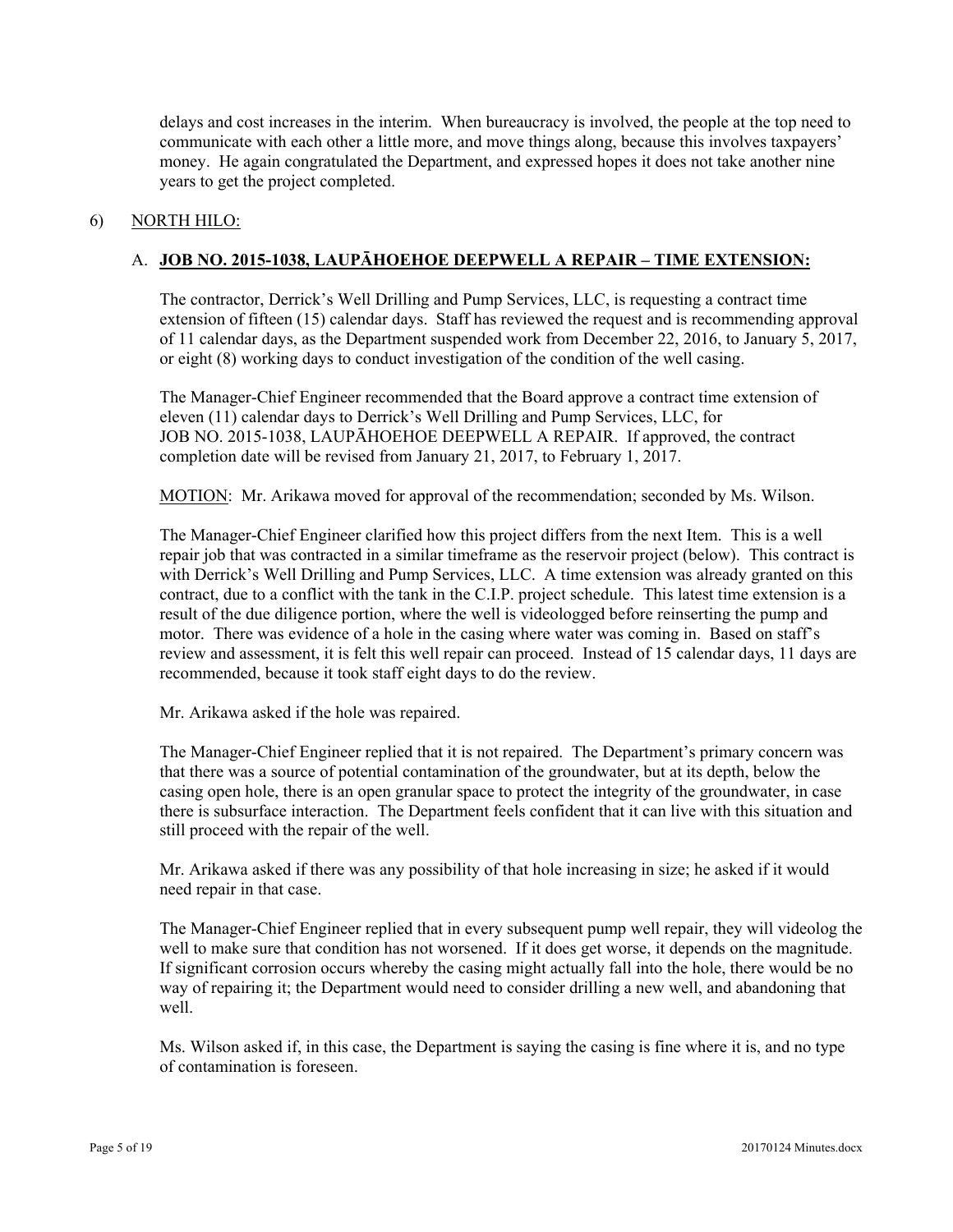The Manager-Chief Engineer replied that was correct, and the Department does regular testing to monitor such things, as required by State Department of Health rules. He said he was very confident that this project can go ahead.

ACTION: Motion was carried unanimously by voice vote.

# B. **JOB NO. 2005-870, LAUPĀHOEHOE (MANOWAI'ŌPAE) 0.5 MG RESERVOIR:**

Taken up earlier.

# 7) NORTH KONA:

# A. **JOB NO. 2015-1042, KALOKO MAUKA #1 STATION BOOSTERS B & D REPAIR REQUEST FOR ADDITIONAL FUNDS & TIME EXTENSION:**

The contractor, Derrick's Well Drilling and Pump Services, LLC, is requesting a contract change order for the Kaloko Mauka #1 Station Boosters B & D Repair. The contract change order is to cover costs associated with the change in the scope of work associated with replacement of the discharge head for Booster D. It was discovered upon installation work that the existing discharge head had a misaligned pump adapter flange preventing the proper coupling between the existing discharge head and the new pump. The additional fees are as follows:

| Original Contract Amount:<br>Original Contingency amount: | \$80,000.00<br>8,000.00 |
|-----------------------------------------------------------|-------------------------|
| 1 <sup>st</sup> Additional Contingency request:           | 10,055.00               |
| 2 <sup>nd</sup> Additional Contingency request:           | 19,398.20               |
| <b>Total Contract Amount</b>                              | \$117,453.20            |

The contractor is also requesting a contract time extension of eighty-nine (89) calendar days. Staff has reviewed the request and is recommending approval of eighty-nine (89) calendar days, based on the fact that this additional work exceeds the scope of the original contract and was beyond the control of the contractor.

 $1<sup>st</sup>$  time extension – ninety (90) calendar days  $2<sup>nd</sup>$  time extension – eighty-nine (89) calendar days

The Manager-Chief Engineer recommended that the Board approve an increase in contingency of \$19,398.20 for a total contract amount of \$117,453.20 and a contract time extension of eighty-nine (89) calendar days to Derrick's Well Drilling and Pump Services, LLC, for JOB NO. 2015-1042, KALOKO MAUKA #1 STATION BOOSTERS B & D REPAIR. If approved, the contract completion date will be revised from December 28, 2016, to March 27, 2017.

MOTION: Mr. Balog moved for approval of the recommendation; seconded by Ms. Wilson.

The Manager-Chief Engineer explained that back in September, the first contingency request and time extension came in, because of a crack in the discharge head of Booster B. That is when Mr. Warren Ching of Operations did a presentation for the Board. This current request is for Booster D. The situation is a misalignment of the head and its connection to the pump assembly, which was discovered upon the removal of the discharge head. This resulted in having to order another discharge head. A diagram was given out by Mr. Clyde Young, and questions followed.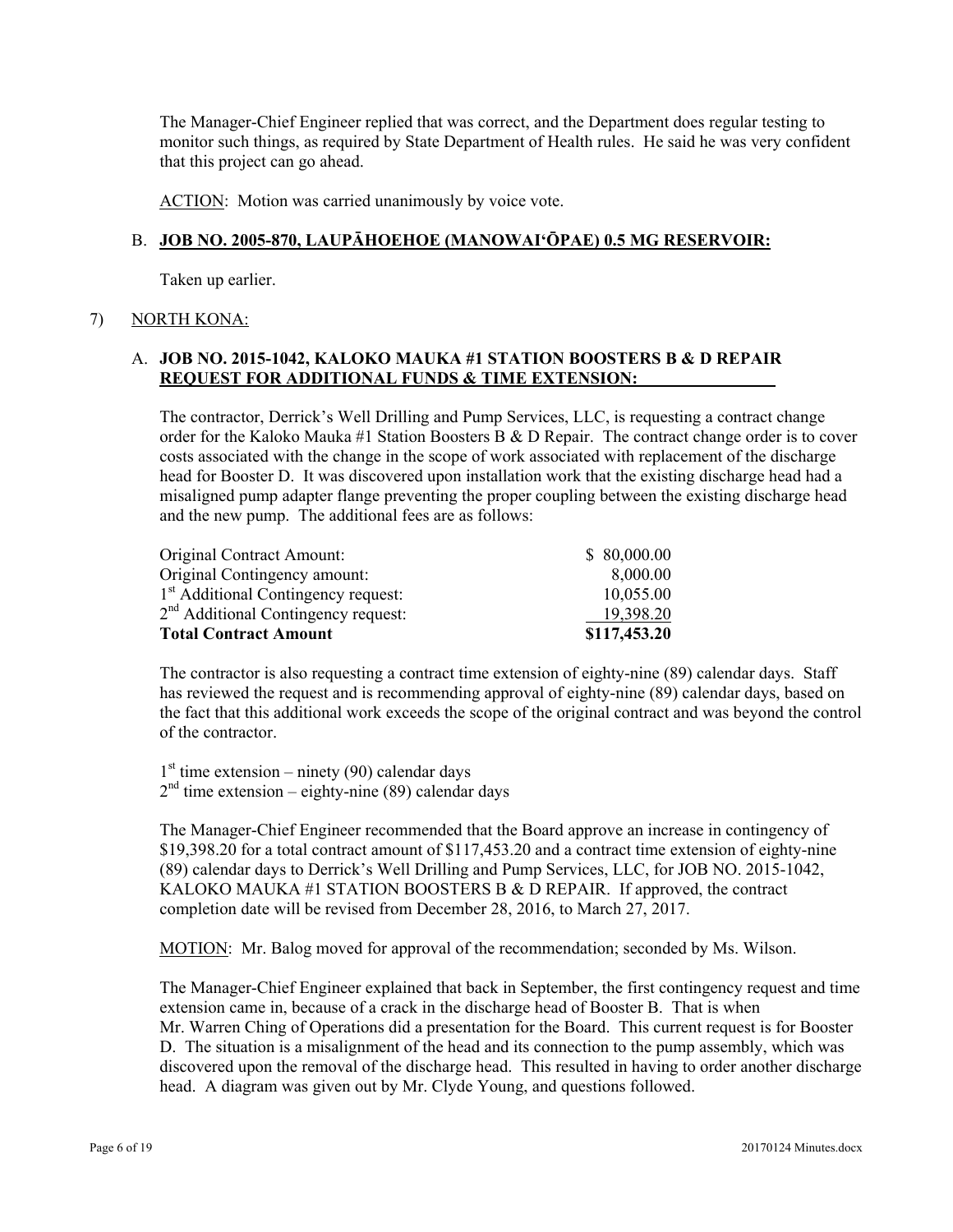Mr. Balog asked if this misalignment meant it was installed it incorrectly.

Mr. Young explained that in the diagram where it notes "Flange," that flange, which is welded onto the discharge head, was actually *manufactured* at an angle. When it was originally installed, it was already crooked, but it was not caught during initial inspection. (*Mr. Balog asked when that was.*) Mr. Young stated it was back in 1991. The Department got a pretty good life out of it, despite it being a crooked shaft. The hopes were that the cheaper way to fix the problem would be to cut it off and re-weld it; however, it is really recessed, so there was no way to do the weld repair. That is the reason for replacing the entire discharge head, which incurred significant cost.

The Manager-Chief Engineer added that the discharge head sits on a can, and the can is like a reservoir for a booster pump. With this misalignment, the flange was not plumb. The pump shaft is crooked; therefore, the bowls are touching the sides of the can. He did not know how it worked for 25 years like that, but it did. It was only discovered when it was taken off and the new pump was to be mounted with the existing discharge head.

Mr. Young stated that wear was showing on one side where it was misaligned. The bearings bore all of the load.

Mr. Arikawa asked if that would have affected the alignment; he asked whether installing a straight one would result in a gap -- because it was misaligned for so long.

Mr. Young replied that the pump is going to be straight, and the new discharge head should be correct; everything should line up fine.

The Manager-Chief Engineer added that the discharge head is setting the alignment for the pump and the motor. Now everything will be straight, as it should have been; it is going to fit plumb within the can, instead of at an angle. That is how it should have been constructed in the first place.

Mr. Arikawa asked if this additional work time is involves ordering and taking delivery of the correct discharge head.

The Manager-Chief Engineer replied that was correct. These are custom-manufactured, and are not "off the shelf" items.

Mr. Uyeda asked if it could not be discovered back then that it was not installed properly through flow and efficiency tests, or power use, compared to the other boosters that were operating in that area.

Mr. Young replied that the original efficiency test probably occurred back in 1991.

The Manager-Chief Engineer added that when efficiency tests are done, they include measuring the flow rate.

Mr. Young added that if they took off some of the material, they probably could have gained back some of the efficiency.

The Manager-Chief Engineer noted it may have fallen within specifications.

In response to Mr. Elarionoff's question of whether anyone contacted the company who provided the flange, the Manager-Chief Engineer replied the company may no longer be in business.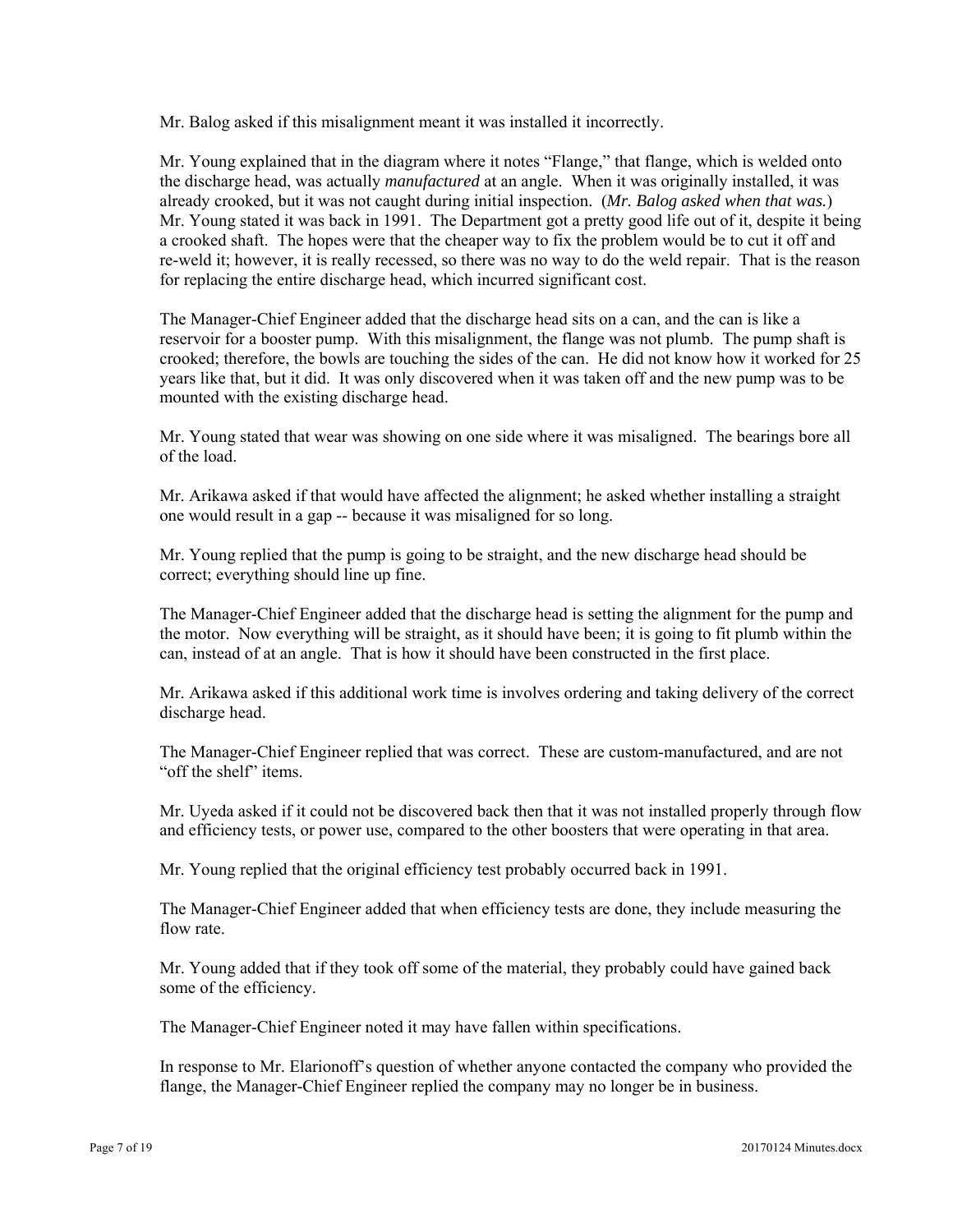In response to Chairperson Takamine's question of whether this is in the area where the water restrictions are in effect, the Manager-Chief Engineer said yes.

ACTION: Motion was carried unanimously by voice vote.

#### MOVE UP AGENDA ITEM

Chairperson Takamine requested to move up Item 8B on the agenda.

#### 8) MISCELLANEOUS:

#### B. **GENERAL REQUIREMENTS AND COVENANTS, SECTION 8.8 (C) UNFORESEEN DELAYS:**

Chairperson noted that this item is for discussion and there were some handouts provided by the Department.

In response to Mr. Elarionoff's question of whether there are ever "foreseen" delays, the Manager-Chief Engineer replied there are.

The Chairperson took testimony from the contractor and sub-contractors on this project. *(This portion of the Minutes is verbatim.)* 

#### 1) Gerald Yamada

 size, you know, it'd be…nobody could withstand it. You'd automatically bankrupt a contractor, Mr. Yamada: Good morning Board Members. My name is Gerald Yamada of GW Construction. *(Mr. Yamada had given the Board a handout of the Department of Accounting and General Services 1999 General Conditions and also a timeline from A-1-A Lectrician.)* I am here today to talk about Laupāhoehoe Well and also about material delays on the project. With me are two of our subcontractors that were also on the Laupāhoehoe project, and I guess they'll tell you what they are about, so. I guess we're asking for two things. We have a delay on the Laupāhoehoe project, and then it's because of material that was ordered but did not come in on time. And then the main piece of equipment…both the contractors had equipment that came in…one came in wrong. He had ordered it on time, but it came in wrong and so he had to reorder it. The other piece of equipment just came in late, right? So, um, we're getting penalized for a delay of about, I think, 30 days. But we're asking…this is the first agency that we noticed that doesn't give exemption for materials that manufacturer…you know the manufacturer doesn't perform and the materials comes in late…it's beyond the contractor's control, so we're asking that you not penalize us on the Laupāhoehoe and we also noticed that in the County's General Conditions…the Water Supply General Conditions, it doesn't have the same language that's in the State Procurement Board and the rest of the County agencies and State agencies have. So we're gonna ask if you can adopt that section, and that's a copy that I gave you folks, it's in under material delays and it gives an exemption if a manufacturer…if a contractor performs, orders it on time, on schedule, but it does not come in and causes a delay on a project, then he's not to be penalized for that delay. I guess, you know, that's what we're asking for, yeah. Cause if not, how would we…how would a small contractor bid a project like yours? You have specialty items, like a specialty control center, you have specialty pumps, where if it comes in wrong, you have to reorder it. It takes, you know, four months to get a new piece; and a delay for a project of that or he'd have to bid it sky high to begin with, in the beginning. But I guess that's what we're asking. Is…maybe…so Amy, Corp. Counsel…is the Water Supply exempt from following the State Procurement Board policy? I know the rest of the agencies, they told me…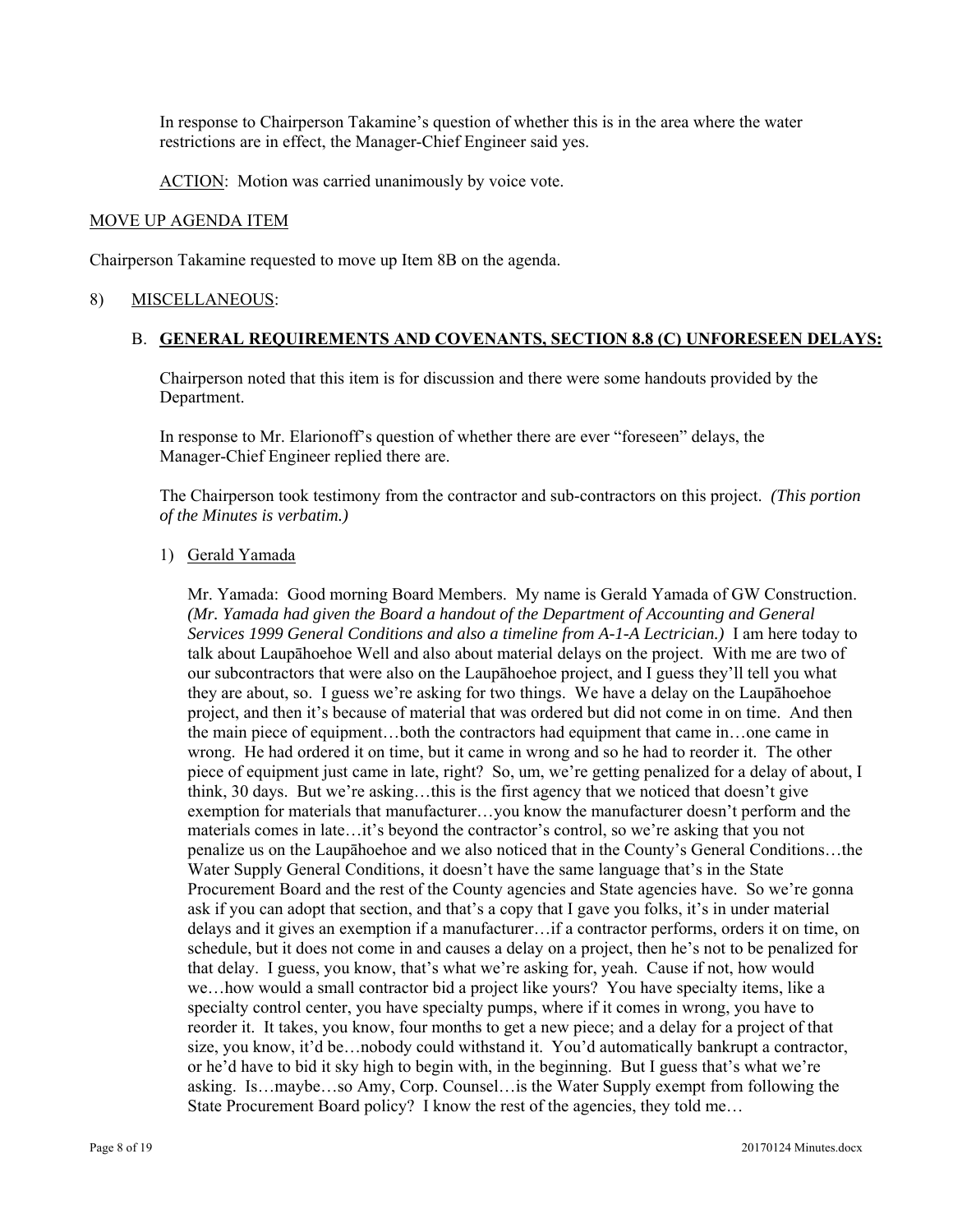Ms. Self: Exempt from it? No. They had to follow Procurement.

Mr. Yamada: They're supposed to follow Procurement...the State. So this paragraph I gave is from the DAGS issue, but it's from the State Procurement Board.

Manager-Chief Engineer: That one, I would request that we go into Executive Session if you want to discuss legal matters. But seriously, though, we by law, I think, cannot be any looser. I don't know if there're requirements that we cannot be any more stringent, but that's something that we can discuss in Executive Session.

Ms. Self: Yeah. We should go in Executive Session.

Manager-Chief Engineer: But what I do want to point out is the one that he handed out is DAGS, and this is something that I would recommend strongly that we not follow. If you look at the City and County of Honolulu General Terms and Conditions that we handed out with some other information today, as well as HAR 3-125(18), it doesn't have similar provisions like that. So, you know, we're willing to do what is fair and reasonable; but at the same time, we need to understand that when you put out a job to bid, we bid it out with…you know, any contract has three major components, yeah. The scope, the schedule, and the fee. All three tie together…what you gonna do, how long you want it to take to get it done, and that's what the fee is gonna be based on. So, yeah, we're willing to review and look at what is fair, reasonable, legal, and just; and you know, they do have a point. Again, Gerald guys, Dwight guys, they're all solid contractors. They do good work. They're not…I don't question their integrity. Nothing like that. So if there's ways we can accommodate their concerns, definitely, we'll look at that. We'll look at that. But I don't think we want to use DAGS' projects and their typical schedules as our model because I think we can do better than that.

Mr. Arikawa: So right now, this is just for discussion purposes. It's not a vote on…something like that?

Manager-Chief Engineer: No. And I don't think there's anything…although he is requesting it, there's nothing we can do for the Laupāhoehoe project in particular because that was bid out with the GRC's which is basically our General Terms and Conditions. That's the conditions that was on the contract when it was bid out, and awarded so that was what supposedly fed into the bid amount and things like that. So I don't think that's something we can change after the fact.

Chairperson Takamine: Discussion?

Mr. Balog: So, Keith, I mean, this is just off the top of my head. A lot of projects that we do, and from what I have seen, you know, you have to order a pump, a discharge head, something custom, made to order, and we get parts, and it's the wrong parts and we gotta reorder because something's a little off. Is there…would you say there's a way to compensate for that? Because it happens a lot. We ran a lot of time extensions and some of it is for…there's a lot of different reasons but I mean, is there some kind of accommodation that we can figure this into it, because we've had it happen a number of times?

Ms. Iokepa-Moses: Can I just interject right there? I mean, it happens. We live on Hawai'i. I mean, none of this stuff is here locally. They have to order it afar, so we can't hold the contractors…I mean, as long as they're doing…we're working with a company that we have a reputation with; they've done a good job for us in the past. So we're assuming that the people that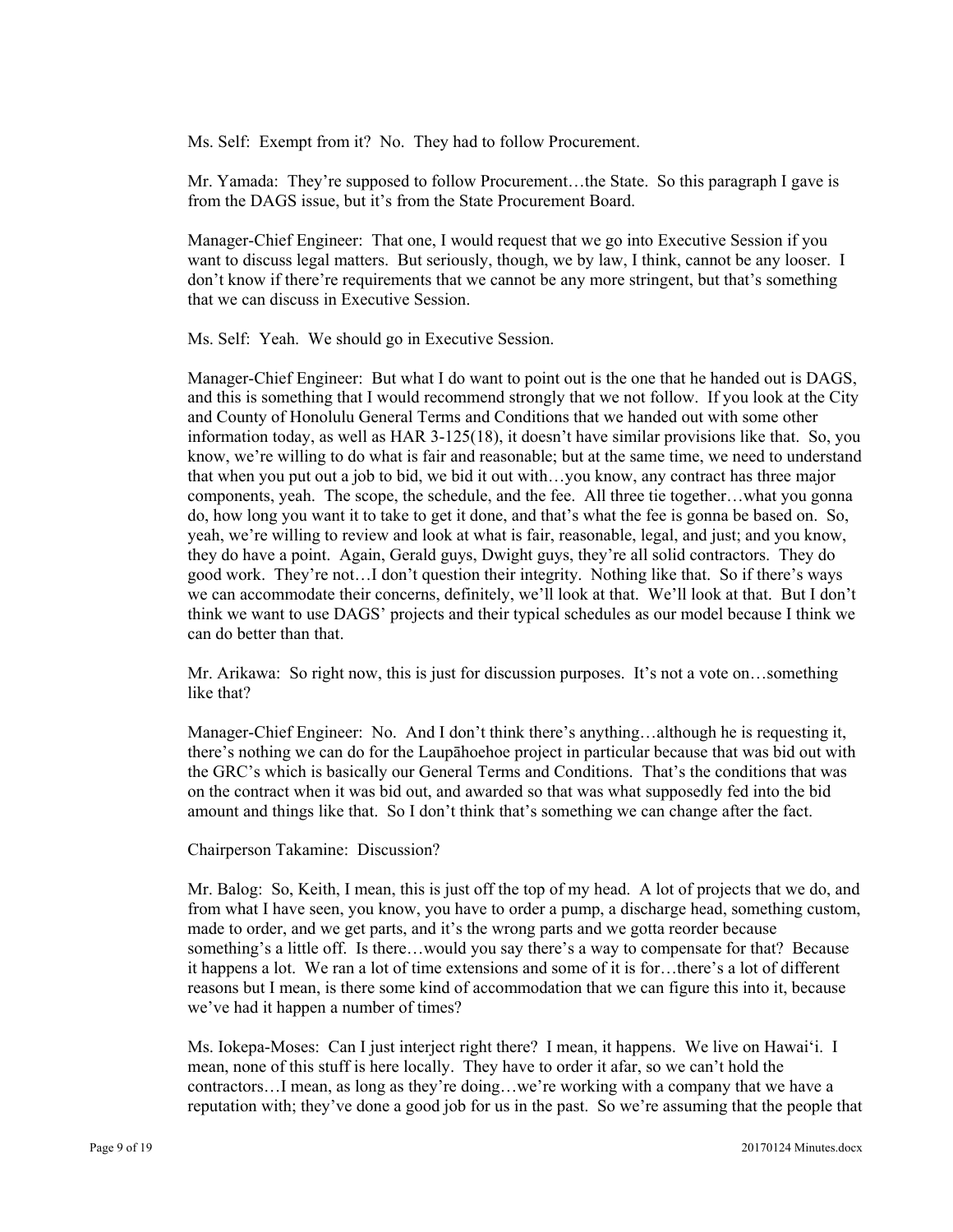are ordering are knowledgeable in what they're ordering, and that it's gonna happen. The time and delay of returning is because we live on this beautiful island of Hawai'i.

 Conditions or not, I think we gotta find some happy medium there because on these other C.I.P. Chairperson Takamine: Along those same lines, I'd like to add, you know, on the pump repair projects or well repair projects, he's got two contractors they work with, so either it's "A" or "B" getting these projects, and I can count, geez, over twenty-five times that we've granted time extensions for these specific projects so I think we gotta…whether or not we change the General projects, we're having...maybe Contractor "A" or "B" or maybe somebody else; but the last thing I want is to have reputable contractors getting penalized, and I also don't want the Department to have, like seeing higher bids come in because people are afraid of unforeseen circumstances costing them more. So I'm just asking if staff can take a look and see what we can do, and it might be a case-by-basis; but I feel strongly, in particular, for this particular project that we allow some sort of relief for these contractors. This is my feeling. Leningrad?

Mr. Elarionoff: You know, for me, I would like to ask Keith, if you were in his predicament, what would you do?

Manager-Chief Engineer: Yeah, I'd be stuck. But so that's where we gotta find balance that we're all talking about. We cannot leave it as open as some of this language in this DAGS Interim Guidelines. Because some of this is too loose. So there's gotta be requirements to justify that, you know, it was really the manufacturer, and then somehow there's gotta be some way to hold them accountable because that can lead down to anything if we don't have proper guidelines in place. The perspective of, you know, we have the contractor's perspective, but we also gotta look at the needs of the Department too, yeah. We bid it out with that timeframe because we need that project done within a certain amount of time. So, again, it's a balance. But, yeah, they had a tough situation. The manufacturer didn't come through on several occasions for various subs.

Mr. Uyeda: So just for background information, we went through the submittal process, we approved the submittal, gave them the shop drawings approved, they went ahead and ordered the part or material, and then the vendor didn't make it properly. So the contractor, there's no recourse for you to go back and…?

Mr. Yamada: So I'll bring up our subcontractors, A-1-A Lectrician and Qualified Plumbing, to talk about their circumstance. But before that, I'd like to say that a lot of the Water Supply items, so the motor control centers, the pumps, and even the well pumps, are specialty, and even your tanks, which is only like two suppliers…might be more that they know of, but when you bid, a lot of times, you only get one bid, and so, they know it. The manufacturers that make the equipment, they know it. Some of them used to be a contractor, I mean, used to be like a supplier; but they went under manufacturer so they cannot be held liable for delays. So they're specially building these items, you know, per spec. So that's why it's really hard to get a new one when it comes in wrong.

# 2) Mr. Dwight Kokubun

Mr. Kokubun: Hi. My name is Dwight and I'm with A-1-A Lectrician. I'd just like to say, on submittals, we turned in a timeline report; and the timelines reflect the submittal process and how long it took. Before this, we've never ever received a penalty, and then now we're facing a possibility of one because of delays in submittals, wrong parts coming in, and we're just asking you to please look at it carefully and not penalize us for this. It's not because we did something wrong or we installed the wrong thing or installed something…made a mistake or didn't show up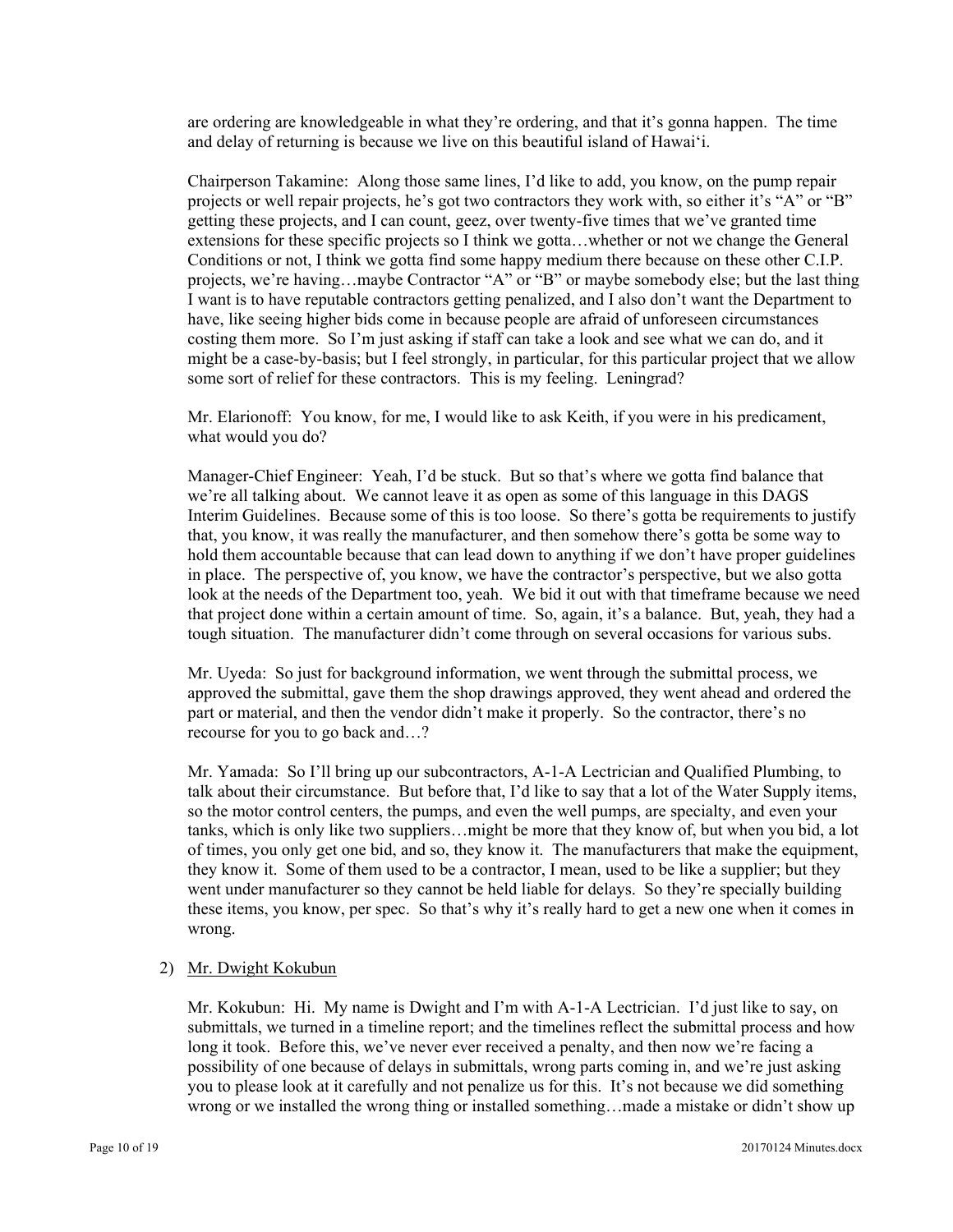for work, you know, to cause these delays. It was because of the submittal processes and wrong parts coming in. And to me, we didn't really do anything wrong so we're asking if you can please not penalize us for this.

Mr. Uyeda: So there's no way, even though the manufacturer built something that was given a certain specification, that you, the purchaser, cannot go back to the person building the part and show that he built the part wrong?

Mr. Kokubun: Well, on that case, for us, we didn't have the wrong part coming, it was the submittal process that actually took awhile. And for our stuff, it's specialty items, so before it gets approved, they won't start building that equipment and that equipment just can't be built in a week.

Mr. Uyeda: So my question was you did approve some plan or some catalog cut of whatever the equipment was that got approved, you submitted it…?

Mr. Kokubun: Well actually, it didn't get approved. It got sent back so we sent something else in and that went back and forth for awhile.

Mr. Uyeda: But did that ever come back to the Department to see what you're ordering?

Mr. Kokubun: Right.

Mr. Uyeda: And did the Department review it, approve it, and then they still didn't build it correctly?

Mr. Kokubun: No, no. Ours came in correctly. It just took awhile to get everything approved in order to order the correct items.

Manager-Chief Engineer: Yeah, I mean, we can get into a lot of details. What happens sometimes is that there's a comfort between a subcontractor and another staff within the Department, so instead of going through the project engineer, they think it's more efficient to go through another staff, have informal discussions, submit a submittal based on those discussions that did not follow the original bid documents. So if that happens, those get rejected because they were not in compliance with the original bid documents. That adds time, takes time for our consultant to review those incorrect submittals, get them back, then if it comes back with, you know…it's a process that's intricate, yeah. So it comes in, it's reviewed, gets commented on, goes back, gets modified, gets resubmitted, so there's some time involved with that.

Mr. Balog: So if I understand this right, and I mean, I'm not trying to put 100% of the burden on the Department, you know, is there a specific person that's supposed to say okay, this is what we want, you know, okay, here, use this, kind of, for what we want, and then he gives you guys the submittals, right? Okay, so and were you notified of that person or individual that you had to work with?

Manager-Chief Engineer: It's supposed to go, we have a contract with the general. So it's supposed to flow through the general to the project engineer to disseminate to the appropriate people for review.

Mr. Balog: So one person.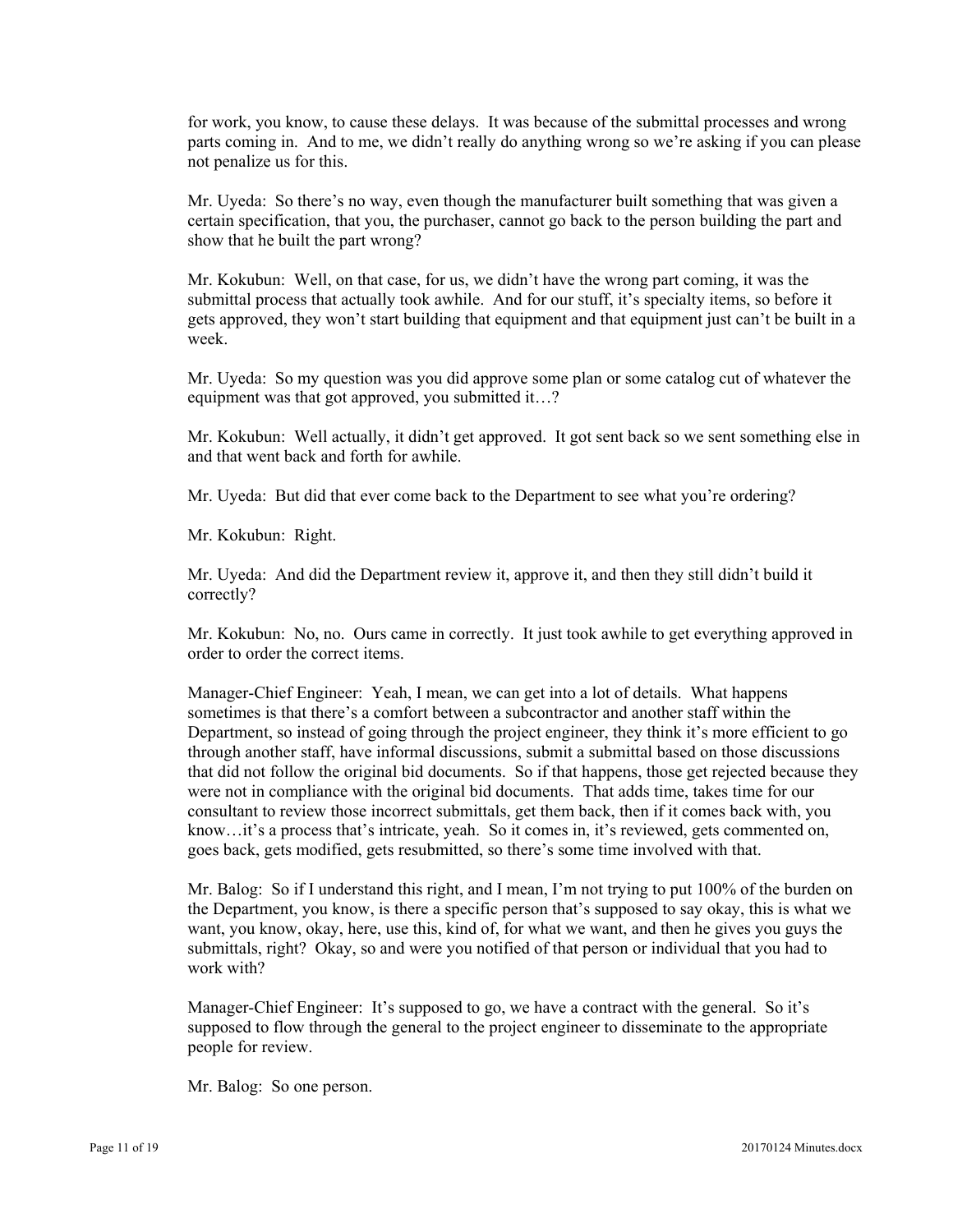Manager-Chief Engineer: One person.

Mr. Balog: Okay, so you submitted to Gerald.

Mr. Kokubun: Yeah. They submitted to…

Mr. Balog: Yeah, okay, so, it's like, okay, I got it. And then so how many, can you just tell me if you know off the top of your head, how many times did you have to go back and forth to get the right…?

Mr. Kokubun: Um, it is mentioned in the timeline. Offhand, no…it's, um. The PLC was one, and the motortronic soft start.

Mr. Arikawa: Right now, this is discussion regarding the Requirements and Covenants, right? Not about a specific problem here. That, we can tackle later, right? Before we get into a heavy discussion.

Manager-Chief Engineer: So I think, you know, the experience that A-1-A had appears to be on a submittal and its review and that process. So if it's a process situation, that's something we can handle internally.

Mr. Arikawa: Right. I agree with that.

Manager-Chief Engineer: And be better at that.

Mr. Arikawa: Yes.

Manager-Chief Engineer: Now, if it's a legal document, that's gonna take a little bit extra time.

Mr. Arikawa: You know what then, I think we should go into an Executive Session.

Chairperson Takamine: Don't you want to speak before we…? (*referring to Mr. Kaipo*.)

3) Mr. Eleot Kaipo

Mr. Kaipo: I'm Eleot with Qualified Plumbing. I took care of the booster pumps and the chlorination. The booster pump came in wrong. We had the company send over the specs, we had the specs approved, and then they sent us, like, we had spec'd out one Ford150, they sent us one 354. The thing is way bigger than the room, couldn't fit inside. The one that we ordered, they sent us the specs. So I expected that we was gonna get the same thing. But the control box that was supposed to be sent out was supposed to be like a 16 x 18. The thing came back as big as that door right there. So we was…

Mr. Arikawa: That's to give you extra room. (laughter)

Mr. Kaipo: So when we found that problem out, we went back to the manufacturer and we had back and forth how much times, and the guys wouldn't give in. They finally came down, took a look at 'em, and they finally said they made a mistake.

Mr. Arikawa: Do you have a timeline, too, on that?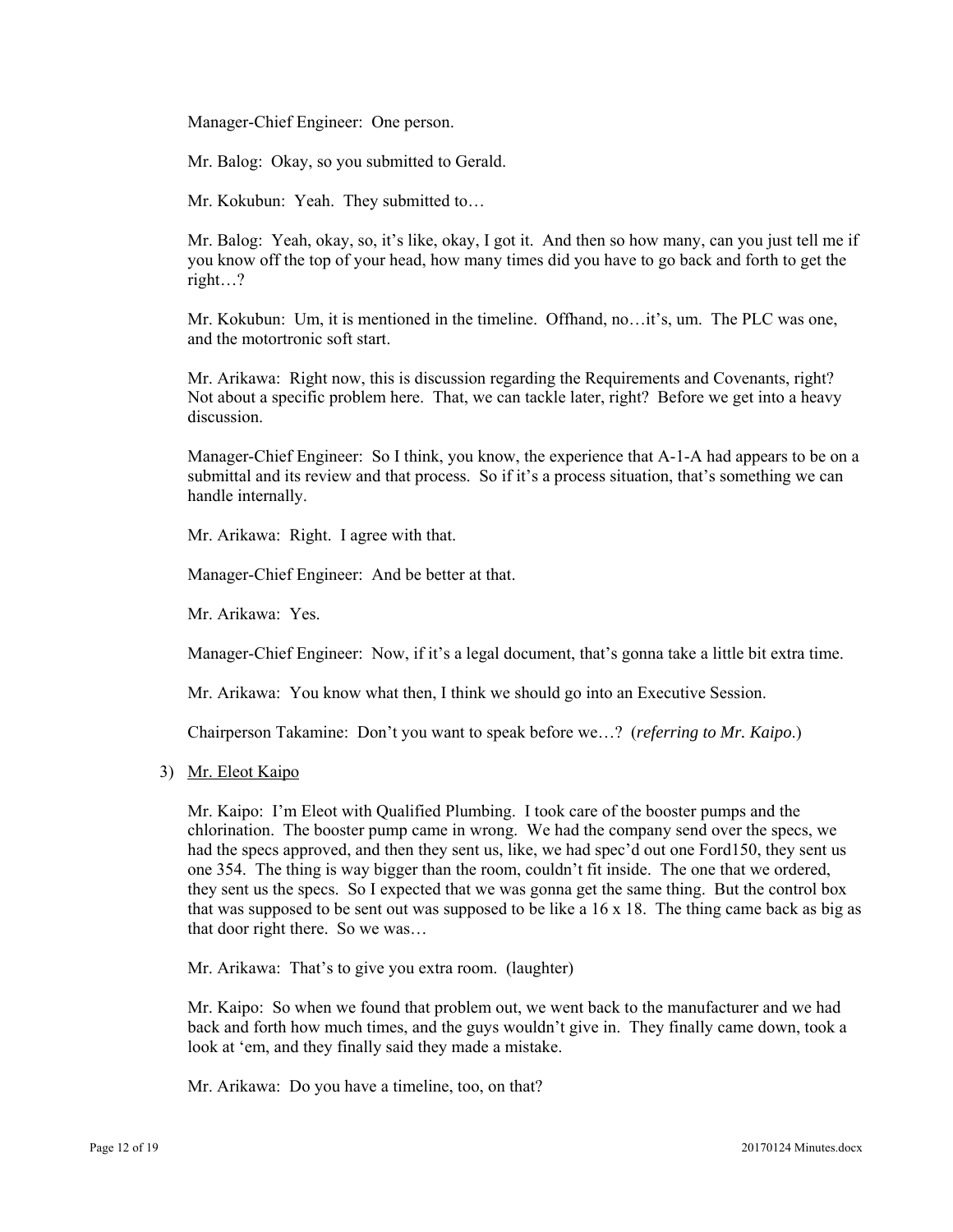Mr. Kaipo: Timeline, no, I don't have one. I can send one to you.

Mr. Arikawa: Just asking.

 Mr. Kaipo: Okay, okay. The only problem about the booster pump, it controls the wells, it feeds the wells, primes the wells for the tank. So if like one of our system is wrong, then he cannot do his job, if his one is wrong, I cannot do my job. So it kind of goes back and forth, stuff like that.

Mr. Yamada: He ordered…the submittal was approved, he ordered the correct pump, but just a whole different thing came in.

Mr. Kaipo: Yeah, the supplier wen' send me the whole wrong thing.

Manager-Chief Engineer: Yeah, so Eleot's one is the one we feel the most torn about, because that's the one he did everything right. The submittal was submitted proper time, we looked at it, approved it, he didn't get what he submitted, basically; and it didn't fit inside the building.

Mr. Kaipo: Like a totally wrong thing.

Mr. Arikawa: So this is like a domino effect kind of thing because you couldn't do that, he couldn't do that, etc.

Mr. Yamada: Yeah, critical path.

Chairperson Takamine: So they had to send a brand-new equipment or…?

Mr. Kaipo: No. They couldn't send one…would have taken way longer because they gotta rebuild it all over again. So we ended up with engineering and everything, and then we decided the best way to run it is they going to rebuild the whole control, so they took it all apart and put it in one smaller cabinet. So we kind of worked with engineering and worked with maintenance to make that happen.

Chairperson Takamine: So did that take you more time than you…?

Mr. Kaipo: Oh, yeah, it cost…it took more labor hours, more, um, you know. It's not easy -- you gotta do planning and all that kind of stuff.

Mr. Balog: So who absorbed the cost of that?

Mr. Kaipo: The manufacturer absorbed the cost on the control. He hired a control guy to redesign everything. But the labor hours that I had to put in, I had to absorb all that. And I did a lot of things for maintenance, which makes sense, I mean, they have an extra union or valve to help them out in the future. So I did that all for free and helped them out. That's how we do…we help each other out in the field. So if one needs help, we help the other. But all that took a lot of time just for take that, you know, it was big as the door, to take that and smash it into something small like that, that's what really took the most time right there.

Mr. Arikawa: So, Eleot, the manufacturer of this control valve, they absorbed the cost of redoing everything, but not the cost of the delay?

Mr. Kaipo: No, no. I called him up too, on the cost of the delay and everything, and they didn't ever respond to me. I emailed them. They don't have any responsibility…they don't have any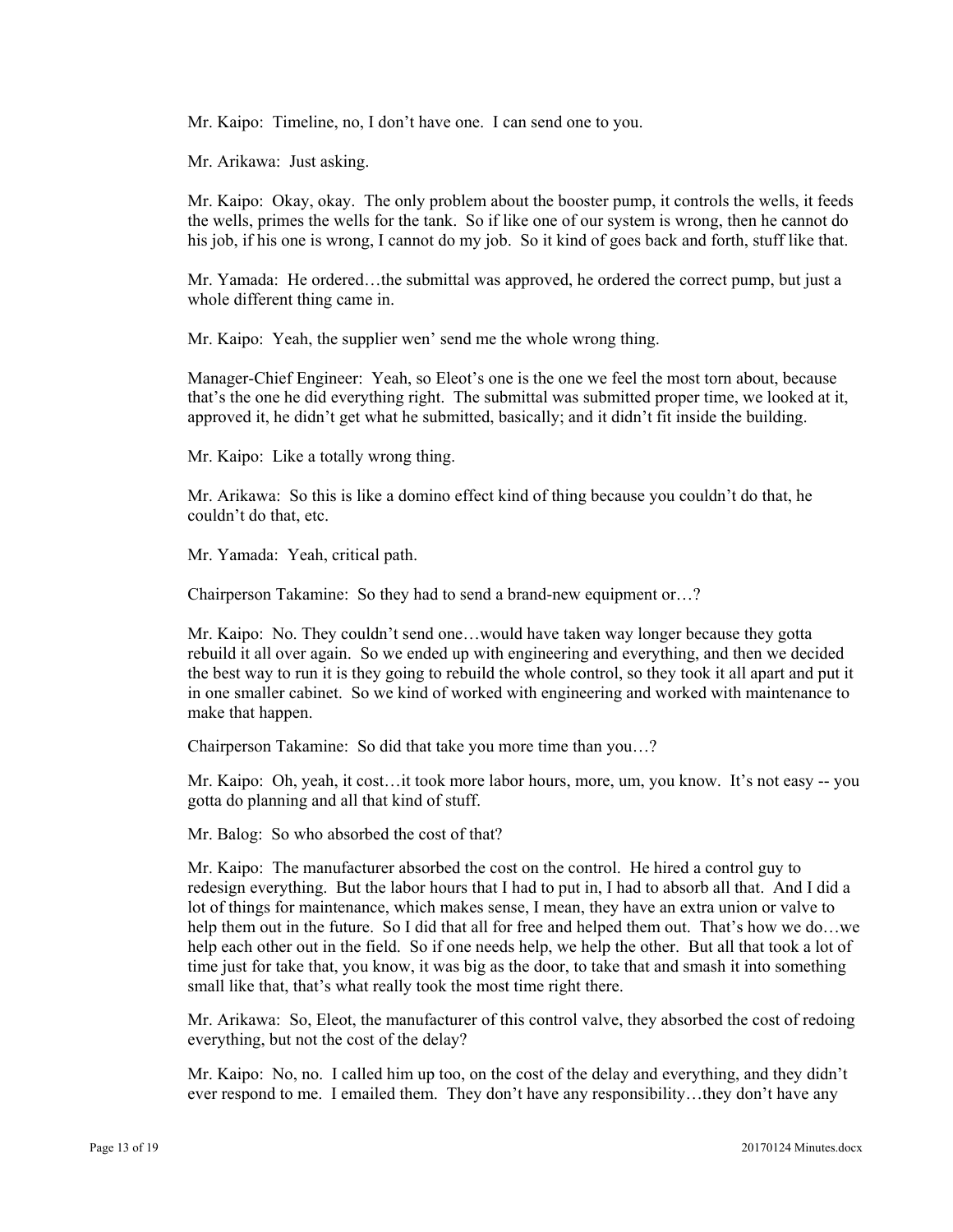contract…not like us, we bind in our contracts; and they really don't care, kind of thing. So it kind of...we get stuck with everything. That was the hardest thing.

Mr. Arikawa: Understood. Thank you.

Manager-Chief Engineer: Thank you.

Mr. Yamada: So if you ever had to rebid a job like this, and knowing that you have a delay, you had to…and it's beyond your control…

Mr. Kaipo: No, yeah, I wouldn't bid 'em.

Mr. Yamada: Okay, it's a three-million dollar project with a two-thousand dollar delay, how would you bid it the next time?

Mr. Kaipo: Actually, I wouldn't even bid on it. It's like taking a chance, like, you know what I mean? You could lose your whole lifestyle.

Mr. Arikawa: Right. That's just exactly what Chairman Takamine said.

Chairperson Takamine: Thanks, Eleot.

Mr. Arikawa: Do we need to go into and Executive Session to discuss General Requirements and Covenants or, are we finished with that discussion here, or do we go into Executive Session to review this?

Ms. Self: I think if you're going to get into the details of responsibilities of the Department as it relates to the GRC, I think we should go into Executive Session.

ACTION TO ENTER EXECUTIVE SESSION: Mr. Arikawa moved to enter into Executive Session to discuss this matter; seconded by Ms. Wilson and carried unanimously by voice vote. (Executive Session began at 10:50 a.m. and ended at 11:10 a.m.)

Mr. Uyeda voiced his appreciation for Mr. Yamada and his subcontractors coming in today and explaining their situation.

ACTION: Mr. Uyeda moved to have the Department look at and review the entire General Requirements and Covenants from the first page to the last page, and if there are opportunities to amend the General Conditions, DWS will review that, and will present it to the Board for approval; seconded by Ms. Wilson, and carried unanimously by voice vote.

Chairperson Takamine thanked everyone for coming in today.

(*Messrs. Yamada, Kaipo, and Kokubun and Ms. Yamada left the meeting at 11:13 a.m.)* 

#### 7) NORTH KONA:

#### B. **JOB NO. 2015-1040, KAHALU'U A DEEPWELL REPAIR – REQUEST FOR ADDITIONAL FUNDS:**

The contractor, Derrick's Well Drilling and Pump Services, LLC, is requesting a contract change order for the Kahalu'u A Deepwell Repair. The contract change order is to cover costs associated with the change in the scope of work associated with refurbishing and reinstallation of the old vertical hollow shaft motor. The reinstallation of the old motor is being pursued due to noise complaints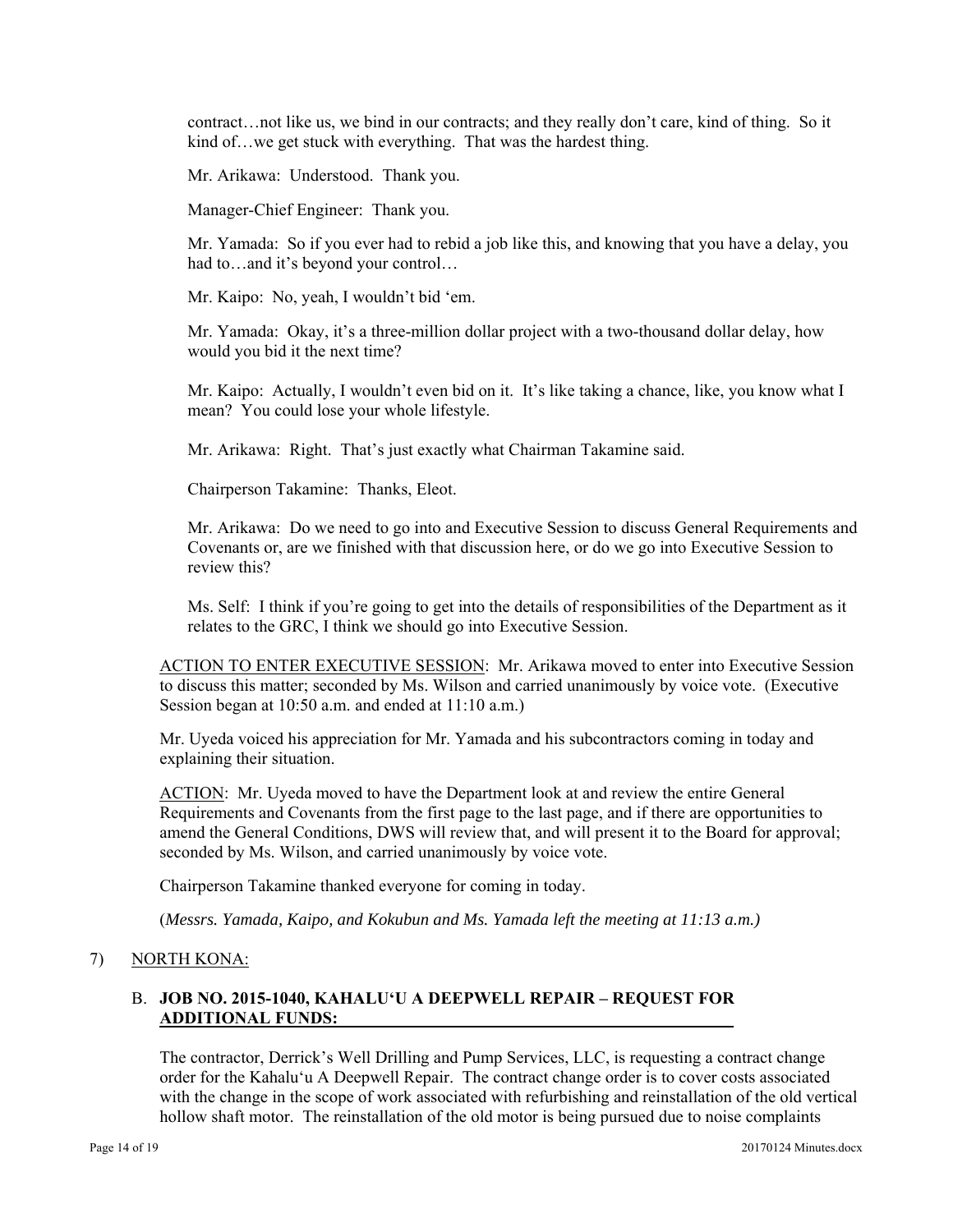received in regards to the new motor installed as part of the repair project. The additional fees are as follows:

| Original Contract Amount:                       | \$248,901.23 |
|-------------------------------------------------|--------------|
| Original Contingency amount:                    | 24,798.77    |
| 1 <sup>st</sup> Additional Contingency request: | 23,782.00    |
| 2 <sup>nd</sup> Additional Contingency request: | 8,163.23     |
| <b>Total Contract Amount</b>                    | \$280,846.46 |

The Manager-Chief Engineer recommended that the Board approve an increase in contingency of \$8,163.23 for a total contract amount of \$280,846.46 to Derrick's Well Drilling and Pump Services, LLC, for JOB NO. 2015-1040, KAHALU'U A DEEPWELL REPAIR.

MOTION: Ms. Wilson moved for approval of the recommendation; seconded by Ms. Iokepa-Moses.

The Manager-Chief Engineer noted that the recommendation needed to be amended. The total contract amount should be **\$281,863.23**.

Mr. Elarionoff asked for clarification on the noise complaints.

The Manager-Chief Engineer explained that was a repair project. It is a line shaft, meaning that the pump is in the hole and the motor is at the surface. The new motor that was supplied exceeded the Department of Health's noise levels at the property line. Staff had to build a sound enclosure (*Mr. Elarionoff asked whether it was an electric motor; the Manager-Chief Engineer confirmed this.*) The plan is to have the old motor refurbished (i.e., rewound) and put back because it is quieter. The newer one will be used as a backup.

Mr. Elarionoff asked if there was any decibel-level requirement on the motor when it was ordered.

The Manager-Chief Engineer replied that it is not normally stipulated.

Mr. Young stated there is a fairly large fan built into the motor where the noise seems to be coming from. That is the first time the Department has encountered this problem. It is pretty loud, he added.

In response to Mr. Balog's question of whether this is a larger motor or is a different brand, the Manager-Chief Engineer stated it is a different brand. (*Mr. Young said that the brand is Aurora.*)

Ms. Iokepa-Moses asked if, moving forward, before purchasing motors, the Department can ask what level of sound it makes.

The Manager-Chief Engineer replied that may have to be added into the specifications; it never had to be done before.

In response to Mr. Balog's question of whether the Department has ever thought of standardizing a brand that is used (in his experience, it helped save costs), the Manager-Chief Engineer explained that when you are a government entity, you spec out something but have to accept an approved equal. Otherwise you get into the situation where only one company can supply it. You want to make it competitive. This is the first time a motor was that loud.

Mr. Young stated that there are a couple of sites where this motor can be placed where it will not impact a nearby resident. One example, it would be a good backup to the Pana'ewa Well which is kind of isolated. For this one, the Kahalu'u Well, it is within a couple hundred feet to residences.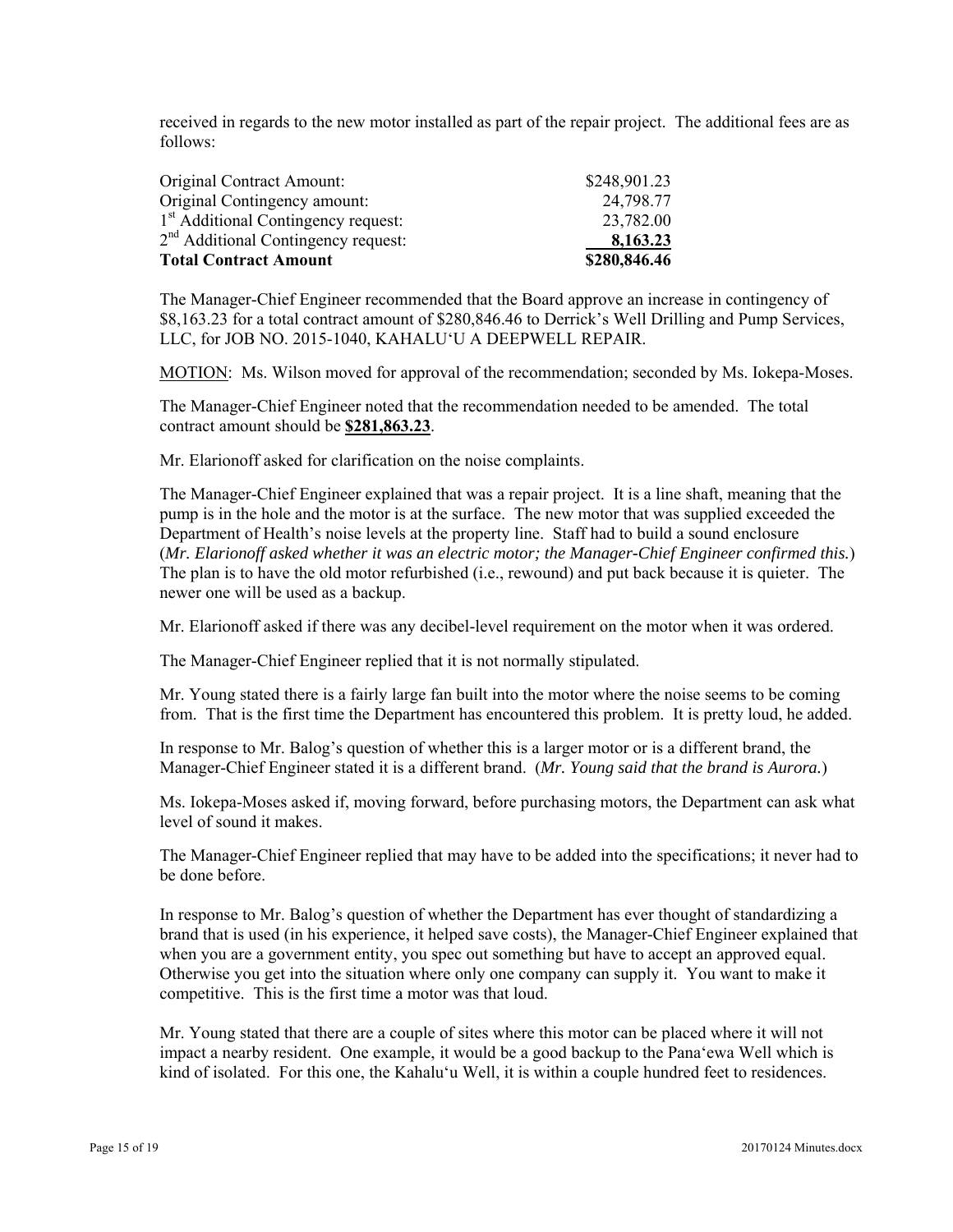Mr. Uyeda asked two questions: 1) If the old motor was okay, why did the Department not go with sending it to the shop to be rewound, instead of buying a new one. 2) If this change order was to pay Derrick's Well Drilling to remove the new motor and put the old motor in.

Mr. Young replied that the new motor is supposed to be more energy efficient so that was the intent. Obviously, the Department is going back to the less efficient motor. When the next repair job comes, the Department will look at going back to an energy efficient motor. There are several manufacturers, but the Department may need to place some sound requirements in the specifications. The change order is to pay for the removal of the new motor and replacement of the old motor.

ACTION: Motion was carried unanimously by voice vote.

# MISCELLANEOUS:

A. DEDICATION:

The Department received the following document for action by the Water Board. The water system has been constructed in accordance with the Department's standards and is in acceptable condition for dedication.

# 1. **LICENSE EASEMENT NO. 814**

Village 4 Subdivision, Phase I Akau, Villages of La'i'opua Licensor: State of Hawaii Department of Hawaiian Home Lands Tax Map Key: (3) 7-4-021:010 & 012 (por.) Facilities Charge: \$260,865.00 Date Paid: 10/20/2016 Final Inspection Date: 10/31/2016 Water System Cost: \$488,315.00 Capital Assessment Fee: \$25,500.00

The Manager-Chief Engineer recommended that the Water Board accept this document subject to the approval of the Corporation Counsel and that either the Chairman or the Vice-Chairman be authorized to sign the document.

ACTION: Ms. Iokepa-Moses moved for approval of the recommendation; seconded by Ms. Wilson, and carried unanimously by voice vote.

# B. **GENERAL REQUIREMENTS AND COVENANTS, SECTION 8.8 (C) UNFORESEEN DELAYS:**

Taken up earlier.

# C. **UPDATE RE: NATIONAL PARKS SERVICE'S PETITION TO DESIGNATE KEAUHOU AQUIFER AS A GROUND WATER MANAGEMENT AREA:**

The Manager-Chief Engineer informed the Board that the Commission on Water Resource Management will hold its next meeting on February 14, 2017, at the West Hawai'i Civic Center. The time is tentatively set for 9:00 a.m. From his understanding, there will be an action item to take up the petition to designate the Keauhou Aquifer. That means the Commission will decide whether to move forward with the designation process, or end it. The Manager-Chief Engineer said he would get the exact time of the meeting, and send that information to the Board.

# D. **EXECUTIVE SESSION RE: NATIONAL PARKS SERVICE'S PETITION TO DESIGNATE KEAUHOU AQUIFER AS A GROUND WATER MANAGEMENT AREA:**

ACTION TO ENTER EXECUTIVE SESSION: Ms. Wilson moved that the Board enter Executive Session pursuant to Hawai'i Revised Statutes, Sections 92-4, 92-5(a)(2) for the purpose of consulting with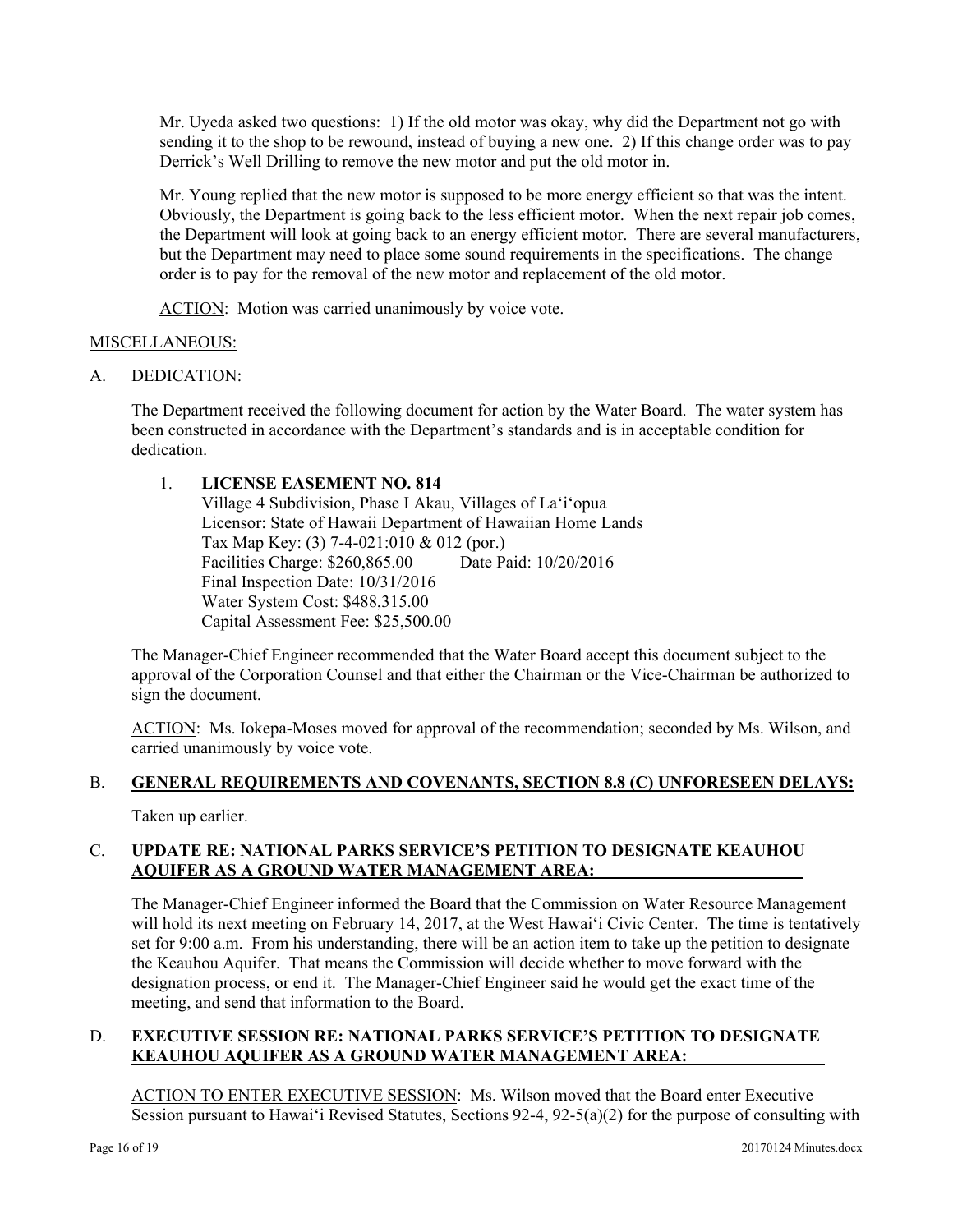the Water Board's attorney on questions and issues pertaining to the Water Board's powers, duties, privileges, immunities and liabilities; seconded by Mr. Arikawa, and carried unanimously by voice vote.

(The Board entered Executive Session at 11:27 a.m., and ended at 11:36 a.m.)

# E. **MONTHLY PROGRESS REPORT**:

Mr. Balog asked about Waimea Reservoir. It is past December 20, 2016.

Mr. Inaba reported that the final plans and specifications are with the Department of Land and Natural Resources (DLNR) who submitted them to their consultant for review. The Department is also waiting for a response from the Department of Hawaiian Home Lands (DHHL) with regard to the license to work within the Forest Reserve. FEMA is conducting their environmental review, and are in the process of getting it finalized. They have indicated they should have everything they need.

Asked by Mr. Balog how long this will take, Mr. Inaba stated that he hoped for DLNR approval within a month, but was not sure about the FEMA process. DHHL has indicated that the right-of-entry approval should be pretty quick; however, no response has been received yet.

The Manager-Chief Engineer added that the Department will do whatever it can to help this move along.

# F. **REVIEW OF MONTHLY FINANCIAL STATEMENTS:**

The Manager-Chief Engineer informed the Board that the Operating and Capital Improvement Project Budget for Fiscal Year 2018 was given out this morning. It is an advanced copy for the Board's review and will be placed on the agenda for next month for discussion and setting a time for a Public Hearing in March.

Mr. Uyeda asked how projects make it onto the 5-year C.I.P; he asked whether there was something like an evaluation of each item, such as per region, before placing it on the list.

The Manager-Chief Engineer replied that in developing a C.I.P. budget, Engineering and Operations Divisions discuss projects that are needed. Operations Division gathers information from its district supervisors in order to prioritize projects based on need.

# G. **POWER COST CHARGE:**

The Department proposes increasing the Power Cost Charge from \$1.61 to **\$1.69** per thousand gallons, to reflect an increase in power costs for the Department's wells and pumps. A Public Hearing will have been held prior to this Board meeting to accept public testimony on this change.

The Manager-Chief Engineer recommended that the Board approve the increase of the Power Cost Charge from \$1.61 to **\$1.69**, effective February 1, 2017.

ACTION: Ms. Wilson moved for approval of the recommendation; seconded by Mr. Balog, and carried unanimously by voice vote.

# H. **MANAGER-CHIEF ENGINEER'S REPORT:**

The Manager-Chief Engineer reported that on January 11, 2017, the Wai'aha Well went down. The Department has seven wells up mauka. With Wai'aha Well down, four out of the seven wells are down, and it is barely enough to keep up with demand. Therefore, the Department issued a Water Restriction Notice. What appears to have been especially effective are the roadside message boards that Mr. Inaba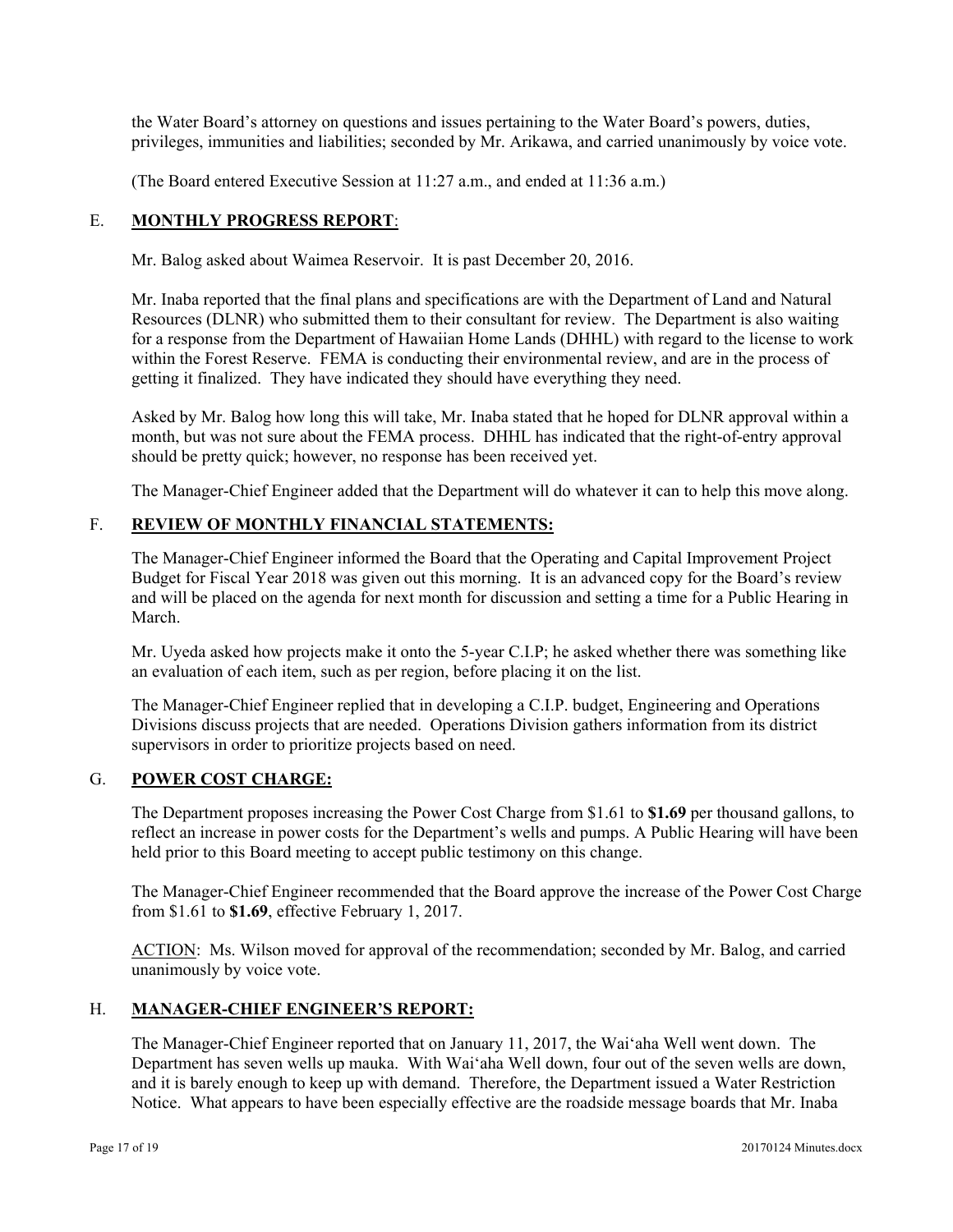had arranged through the Department of Public Works. Other means of communication included partnering with the Department of Education on getting word out in schools; paid radio spots; Blackboard messaging through County Civil Defense; and help from other County agencies such as Parks and Recreation who asked their maintenance crews to cut back irrigation of parks in Kona by 50 percent.

Ms. Snyder added that the Water Smart mass email was another useful tool; DWS also contacted customers with temporary water service, as well as officials at State Highways, Keāhole Airport and Honokōhau Harbor.

In response to Mr. Uyeda's question of the status of the four wells that are down, the Manager-Chief Engineer replied that repairs to Queen Lil'uokalani Trust (QLT) Well are nearing completion. It is hoped that QLT Well will be back online this week. Hualālai Well has been out of service for years and has a warranty issue; it will need to be put out to competitive bid, to finish remaining repair work to get it back online. Wai'aha Well has already been bid out, and has a completion date of September 2017. As for Palani Well, it has not been determined whether it is under warranty, and it is unclear whether it is the developer's responsibility or the Department of Water Supply. For now, the best bet is QLT, followed by Wai'aha.

Mr. Uyeda asked if the 25% water restriction would go away if the QLT Well comes back online.

The Manager-Chief Engineer replied that once that well is back online, the plan is to maintain the water restriction for a period of time, to ensure it is working properly, with no potential for it to go down anytime soon. The Department would not want to lift a restriction, only to have to reinstate it. Rather than lifting the restriction, it will be downgraded to a Conservation Notice.

Mr. Balog asked if there was any way that the well repairs can be fast-tracked.

The Manager-Chief Engineer replied that for the Wai'aha Well, the contractor has been told to fly in the major components, rather than shipping by boat. Meanwhile, the pump and motor are not off-the-shelf items. They have to be custom-built. The shipping is the only means of saving time.

Mr. Balog asked about the warranty issues the Department is experiencing. He asked if the wells could be fixed first, and figure out the warranty issues later.

i.e., face the warranty issue later. Hualalai Well was put out to bid already. The Manager-Chief Engineer replied that is what the Department may need to do with the Palani Well,

The Manager-Chief Engineer also reported that as of February 1, 2017, Ms. Janet Snyder will be joining the Mayor's Office as their Public Relations Specialist. (*Ms. Snyder stated she would be on loan.*) The good thing is the Department will have a point of contact at the Mayor's Office if water-related issues come up such as conservation, restriction, the Keauhou Aquifer, etc.

In response to Mr. Arikawa's question of whether this is temporary, the Manager-Chief Engineer replied is temporary for four years. It is for the greater good of the entire County, but is a sacrifice for this Department. The question now is what to do. The Department does not expect to go out and recruit for something that is temporary, and so he will look within the Department to see if somebody can fulfill the duties of the position. They will use an avenue called Temporary Assignment. He would want somebody in the position that would be a consistent point of contact for media calls, for example.

Ms. Iokepa-Moses asked if that person would be compensated for the additional duties.

The Manager-Chief Engineer explained that when a person is temporarily assigned, they give up what they have been doing, and assume the duties of the position to which they are temporarily assigned.

Mr. Elarionoff asked what happens to that position.